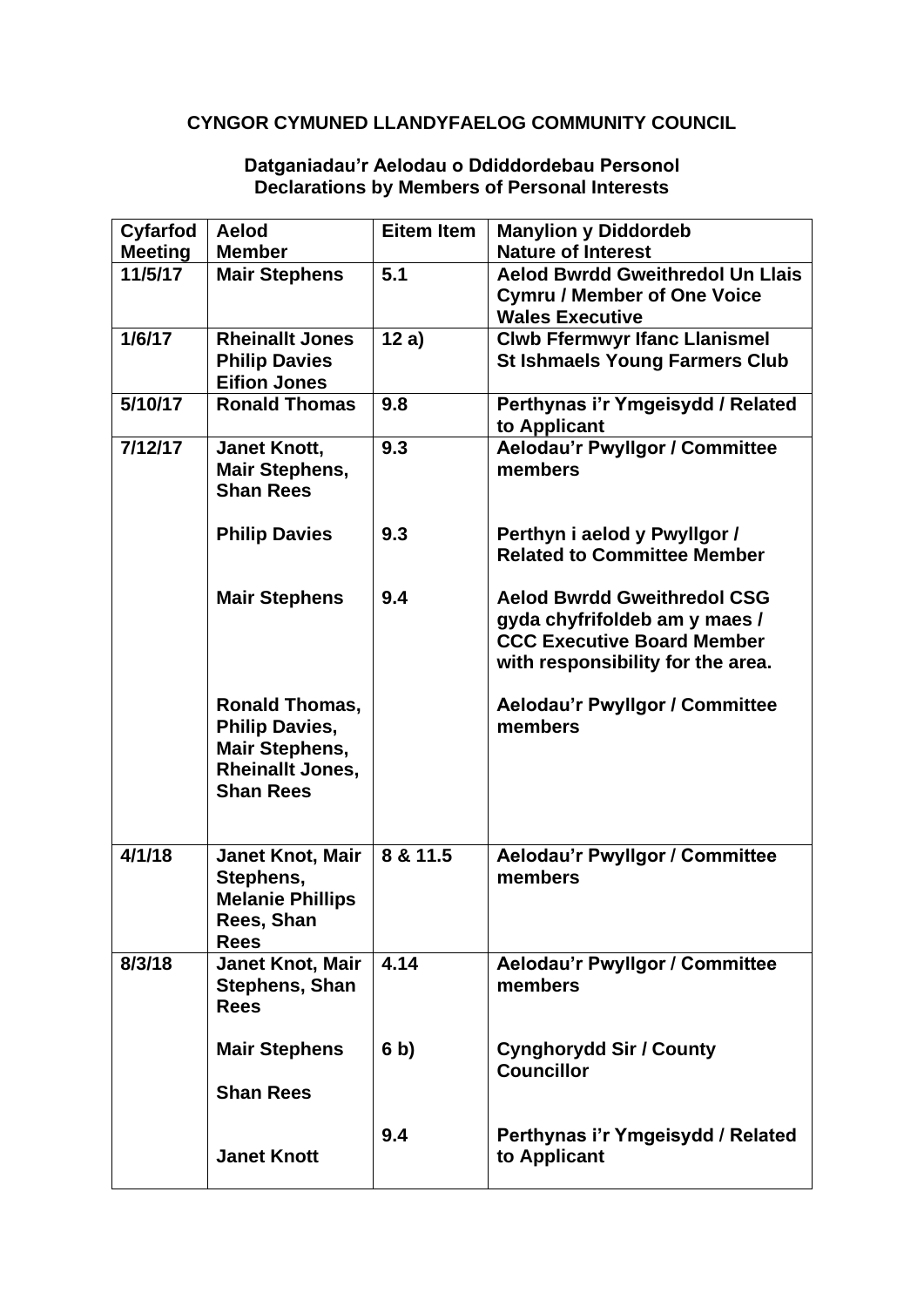|         |                                                                                | 9.5             | Aelodau o'r Pwyllgor / Committee<br>member                                                                   |
|---------|--------------------------------------------------------------------------------|-----------------|--------------------------------------------------------------------------------------------------------------|
| 5/4/18  | <b>Mair Stephens</b>                                                           | 4.17            | <b>Aelod Bwrdd Gweithredol Un Llais</b><br><b>Cymru / Member of One Voice</b><br><b>Wales Executive</b>      |
| 7/6/18  | <b>Philip Davies</b>                                                           | 10.1            | Perthyn i berson yn ymwneud<br>gyda'r elusen / Related to<br>individual involved with the<br><b>Charity</b>  |
| 7/6/18  | <b>Philip Davies</b><br><b>Rheinallt Jones</b>                                 | 10.3            | Perthyn i berson yn ymwneud<br>gyda'r sefydliad / Related to<br>individual involved with the<br>organisation |
| 6/9/18  | <b>Richard John</b>                                                            | 9.a)            |                                                                                                              |
| 6/9/18  | <b>Meinir James</b>                                                            | 10.c)           | <b>Rhiant yn aelod o Pwyllgor</b><br><b>Parent member of Committee</b>                                       |
| 6/9/18  | <b>Meinir James</b>                                                            | 10.d            | Aelod o'r Pwyllgor / Member of<br><b>Committee</b>                                                           |
| 6/9/18  | <b>Rheinallt Jones,</b><br><b>Mair Stephens</b><br>and Philip<br><b>Davies</b> | 10.e)           | Aelod o'r Pwyllgor / Member of<br><b>Committee</b>                                                           |
| 6/12/18 | <b>Mair Stephens,</b><br><b>Janet Knott</b>                                    | 10.1            | Aelod o'r Pwyllgor / Member of<br><b>Committee</b>                                                           |
|         | <b>Ronald Thomas</b>                                                           | 10.2            | Perthyn i'r Ymgeisydd / Related to<br><b>Applicant</b>                                                       |
|         | <b>Mair Stephens</b>                                                           | 10.6            | <b>Ymgeisydd / Applicant</b>                                                                                 |
| 3/1/19  | <b>Mair Stephens,</b><br><b>Janet Knott</b><br><b>Shan Rees</b>                | 13.4            | Aelod o'r Pwyllgor / Member of<br><b>Committee</b>                                                           |
| 7/2/19  | <b>Mair Stephens</b>                                                           | 7.3             | <b>Cadeirydd Genedlaethol WI/</b><br><b>National WI Chairman</b>                                             |
|         | <b>Philip Davies</b>                                                           | 9               | Ymgeisydd / Applicant SR/083/001                                                                             |
|         | <b>Shan Rees</b>                                                               | 9<br>SR/083/001 | Perthynas personol agos i'r<br>ymgeisydd / Close personal<br>association to applicant                        |
| 4/4/19  | <b>Mair Stephens</b>                                                           | 4.9             | Aelod Bwrdd Gweithredol Un Llais<br><b>Cymru / Executive Board Member</b><br><b>One Voice Wales</b>          |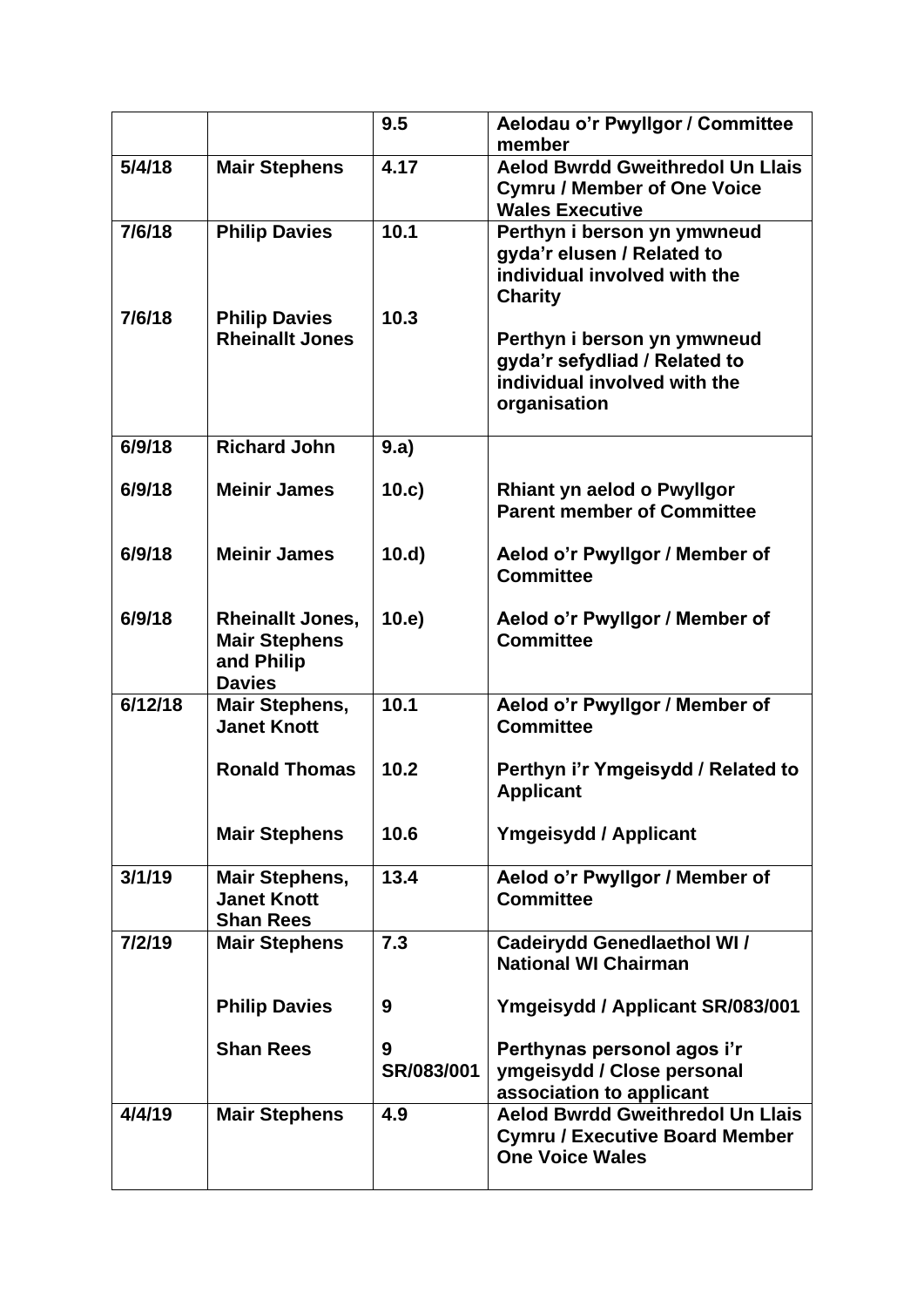|         | <b>Rheinallt Jones</b>                                                                                             | 14.c  | Perthyn i'r Ymgeisydd / Related to<br>applicant                                                    |
|---------|--------------------------------------------------------------------------------------------------------------------|-------|----------------------------------------------------------------------------------------------------|
| 5/9/19  | <b>Rheinallt Jones</b>                                                                                             | 14.a  | <b>Patron of Applicant / Perthynas</b><br>gyda'r ymgeisydd                                         |
|         |                                                                                                                    | 14.b  | Perthyn i aelod o pwyllgor y<br><b>Ymgeisydd / Related to applicant</b><br><b>Committee member</b> |
|         |                                                                                                                    | 14.c  | Perthyn i aelod o pwyllgor y<br><b>Ymgeisydd / Related to applicant</b><br><b>Committee member</b> |
|         | <b>Elfyn Williams</b>                                                                                              | 14.a  | <b>Patron of Applicant / Perthynas</b><br>gyda'r ymgeisydd                                         |
|         | <b>Meinir James</b>                                                                                                | 14.b  | Aelod o'r Pwyllgor / Member of<br><b>Committee</b>                                                 |
|         |                                                                                                                    | 14.c  | Aelod o'r Pwyllgor / Member of<br><b>Committee</b>                                                 |
| 5/12/19 | <b>Janet Knott</b><br><b>Shan Rees</b>                                                                             | 11.2  | Aelod o'r Pwyllgor / Member of<br><b>Committee</b>                                                 |
|         | <b>Philip Davies</b>                                                                                               | 11.2  | Perthyn i Aelod o'r Pwyllgor /<br><b>Related to Member of Committee</b>                            |
| 5/3/20  | <b>Meinir James</b>                                                                                                | 9     | Gweithio gyda gwraig yr unigolyn<br>/ Works with the individual's wife                             |
|         | <b>Philip Davies</b>                                                                                               | 11    | Ymgeisydd / Applicant SR/083/001                                                                   |
|         | <b>Philip Davies</b><br><b>Shan Rees</b><br><b>Rheinallt Jones</b><br><b>Ronald Thomas</b><br><b>Mair Stephens</b> | 13.2  | Aelod o'r Pwyllgor / Member of<br><b>Committee</b>                                                 |
|         | <b>Rheinallt Jones</b><br><b>Philip Davies</b>                                                                     | 13.3  | Arweinwydd y clwb / Club leader                                                                    |
|         | <b>Janet Knott</b>                                                                                                 | 13.4  | <b>Cadeirydd / Chairperson</b>                                                                     |
|         | <b>Philip Davies</b>                                                                                               | 15.11 | Aelod o'r Pwyllgor / Member of<br><b>Committee</b>                                                 |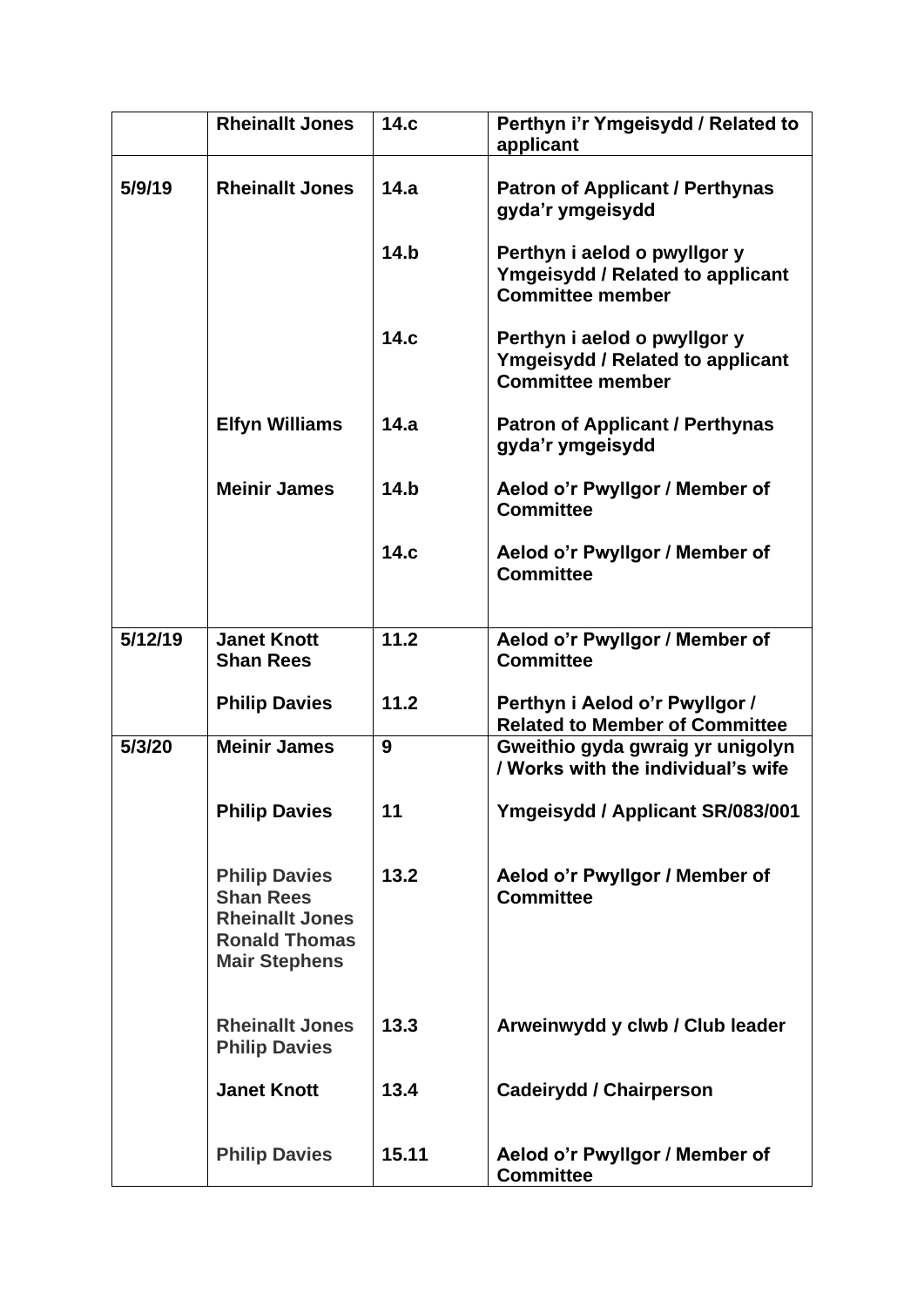|         | <b>Mair Stephens</b>                                           |                |                                                                         |
|---------|----------------------------------------------------------------|----------------|-------------------------------------------------------------------------|
|         | <b>Janet Knott</b>                                             |                |                                                                         |
| 28/5/20 | <b>Mair Stephens</b>                                           | 5.2            | Aelod o Bwrdd Gweithredol /<br><b>Member of Executive</b>               |
|         | <b>Meinir James</b>                                            | 9              | Gweithio gyda gwraig yr unigolyn<br>/ Works with the individual's wife  |
| 3/12/20 | <b>Philip Davies</b>                                           | 5.5            | <b>Perthynas / Relative</b>                                             |
|         | <b>Mair Stephens</b>                                           | 9.2            | <b>Ymgeisydd / Applicant</b>                                            |
|         | <b>Elfyn Williams</b>                                          | 9.5            | <b>Patron of Applicant / Perthynas</b><br>gyda'r ymgeisydd              |
|         | <b>Philip Davies</b>                                           | 10.6           | Perthynas i aelod o'r Pwyllgor /<br><b>Relative of Committee Member</b> |
|         | <b>Mair Stephens</b><br><b>Janet Knott</b><br><b>Shan Rees</b> | 10.6           | Aelod o'r Pwyllgor / Member of<br><b>Committee</b>                      |
| 4/2/21  | <b>Meinir James</b>                                            | $\overline{7}$ | Gweithio gyda gwraig yr unigolyn<br>/ Works with the individual's wife  |
| 4/3/21  | <b>Janet Knott</b>                                             | 10.1           | Cadeirydd yr Elusen / Chair of the<br><b>Charity</b>                    |
|         | <b>Meinir James</b><br><b>Shan Rees</b>                        | 10.5           | Aelod o'r Pwyllgor / Member of<br><b>Committee</b>                      |
| 1/4/21  | <b>Mair Stephens</b>                                           | 5.4            | Aelod o Bwrdd Gweithredol /<br><b>Member of Executive</b>               |
|         | <b>Philip Davies</b>                                           | 10.c           | Perthynas i'r Clerc / Related to the<br><b>Clerk</b>                    |
| 7/10/21 | <b>Philip Davies</b>                                           | 11.3           | <b>Ymgeisydd / Applicant</b>                                            |
| 4/11/21 | <b>Elfyn Williams</b>                                          | 5.6            | <b>Aelodau'r Capel / Chapel Members</b>                                 |